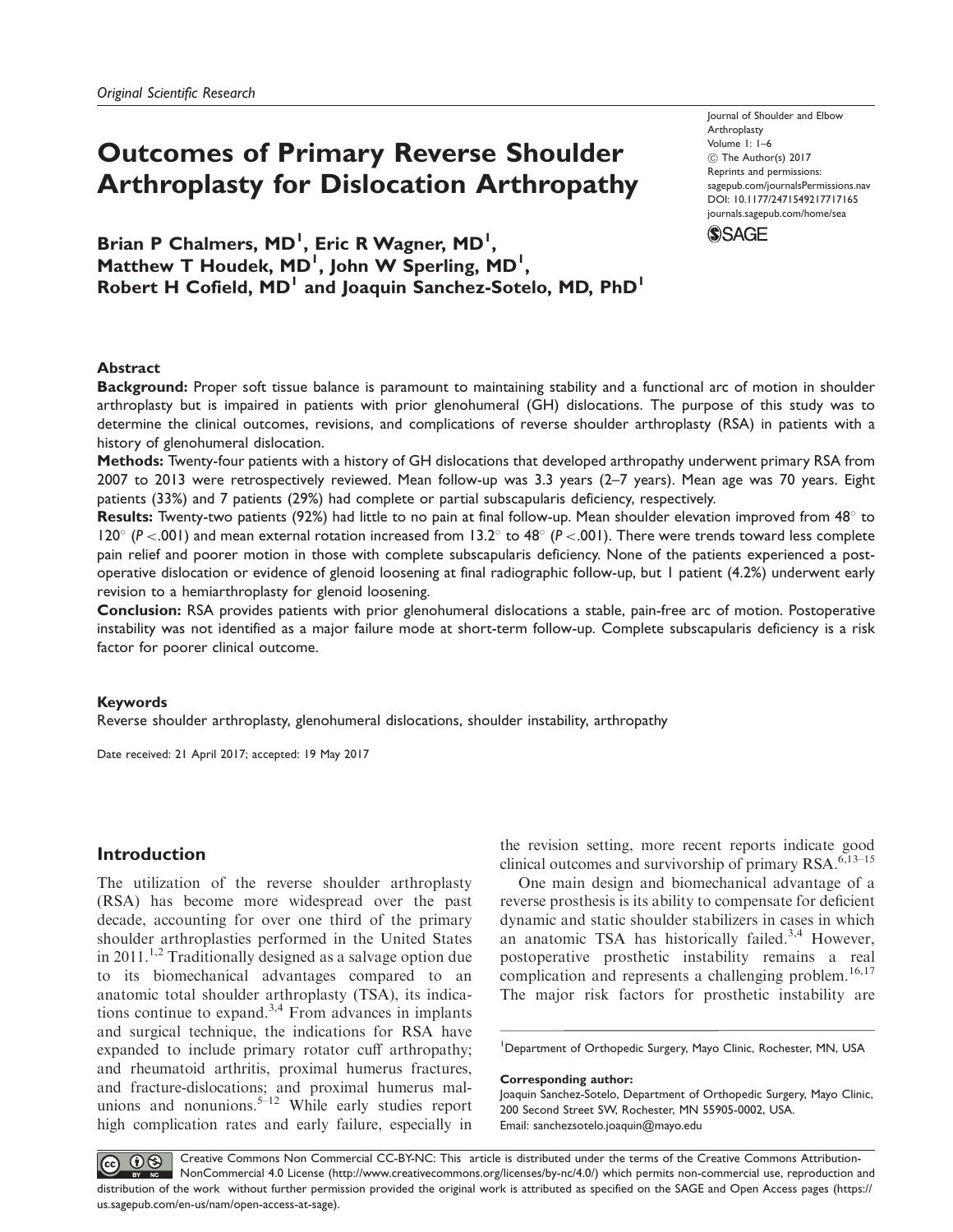inadequate soft tissue tensioning, including an insufficient subscapularis tendon and component malposition.<sup>3,4,16–19</sup> Prior shoulder operations have also been identified as a significant risk factor, likely secondary to soft tissue disruption.<sup>16,18</sup>

There is a paucity of studies examining patients with prior glenohumeral dislocations and dislocation arthropathy undergoing primary RSA. We sought to characterize the clinical outcomes, overall complication rate including prosthetic dislocations, and implant survivorship at intermediate follow-up of potentially high-risk patients with a history of glenohumeral dislocation undergoing primary RSA.

# Materials and Methods

After approval from our Institutional Review Board, we identified all patients who underwent primary RSA from January 1, 2007 to December 31, 2013 using our institutional total joint registry. Dislocations were confirmed on clinical review. We retrospectively reviewed patient demographics, details of the surgical operation, medical and surgical history, complications, and clinical and radiographic outcomes information.

## Patients

Forty-three patients were identified with a history of prior glenohumeral dislocation. Exclusion criteria included proximal humerus fracture-dislocation  $(n = 11)$  and patients with less than 2 years of clinical follow-up  $(n=8)$ . Mean follow-up was 3.3 years (range 2–7 years). There were 24 remaining patients, 10 of which were female (42%), whom had past glenohumeral dislocation. Mean age was 70 years (50–87 years) and mean body mass index (BMI) was  $30 \text{ kg/m}^2$  (18–49 kg/m<sup>2</sup>). Eleven patients (46%) were treated nonoperatively for their resultant glenohumeral instability while 13 patients (54%) required surgical intervention to alleviate symptomatic instability and/or shoulder dysfunction. All patients had some degree of glenohumeral instability on preoperative examination including 7 patients (29%) with passive moderate subluxation, 6 patients (25%) with passive severe subluxation, 3 patients (13%) with active moderate subluxation, and 8 patients (33%) with active severe subluxation. All patients presented with shoulder dysfunction, pain, instability on examination as stated, which we have termed dislocation arthropathy (Figure 1).

## Surgical Technique and Postoperative Care

All patients underwent primary RSA at our institution by a fellowship trained shoulder specialist. The primary indications for surgery were pain, functional limitation, and evidence of glenohumeral instability on clinical examination. The operative details are summarized in Table 1. Implants were used from 3 different companies, including 3 Encore Reverse Shoulder Prosthesis (DJO Surgical, Austin, TX), 2 Delta III and 3 Delta Xtend (Depuy Orthopaedics, Warsaw, IN), and 16 Comprehensive Reverse Shoulder (Biomet). All humeral components were placed in either  $20^{\circ}$  (6 patients) or  $30^{\circ}$ (18 patients) of retroversion.

At the time of arthroplasty, 9 patients (37.5%) had an intact subscapularis tendon intra-operatively while 7 patients (29%) and 8 patients (33.3%) had incomplete and complete deficiency of the subscapularis tendon, respectively (Table 1). Two patients (8.3%) were found to have a significant deficiency of their posterior–superior rotator cuff as well and underwent concomitant latissimus dorsi transfers to assist in restoration of external rotation and shoulder stability. Two patients (8.3%) required glenoid bone autograft augmentation of the glenoid, both for anterior glenoid bone deficiency. None of the patients required humeral bone graft augmentation (Table 1).

Postoperative protocol included a shoulder immobilizer for 3 weeks with no shoulder range of motion, transitioning at 3 weeks to gentle passive range of motion of the shoulder. Patients were progressed to active-assisted range of motion at 6 weeks and active range of motion at 10 weeks with a lifelong 15 pound overhead lifting restriction.

# Clinical and Radiographic Assessment

Both preoperative and postoperative pain and active shoulder motion were collected for all patients. Pain levels were graded as none, mild, moderate with usual activities, moderate at rest, or severe. Shoulder range of motion was assessed using goniometers. Postoperative American Shoulder and Elbow Society and Simple Shoulder Test were available in only 6 of 24 patients and they were therefore not included in this study. Radiographic follow-up data were available for all shoulders at a mean follow-up of 3.3 years (2–5 years) or just prior to revision surgery. Radiographs were reviewed for the presence of humeral component subluxation and scapular notching, as well as glenoid and humeral stem component lucency. Subluxation was classified as none  $(0\%)$ , mild  $(25\%)$ , moderate  $(25\%-50\%)$ , or severe  $(50\%)$ . Scapular notching was classified according to the previously established classification system: type I—defect confined to pillar, type II—contact with the lower screw, type III—defect extends over the lower screw, and type IV—defect extends under baseplate. $20$ 

# Statistical Methods

Descriptive statistics and univariate analysis was performed. The differences between preoperative and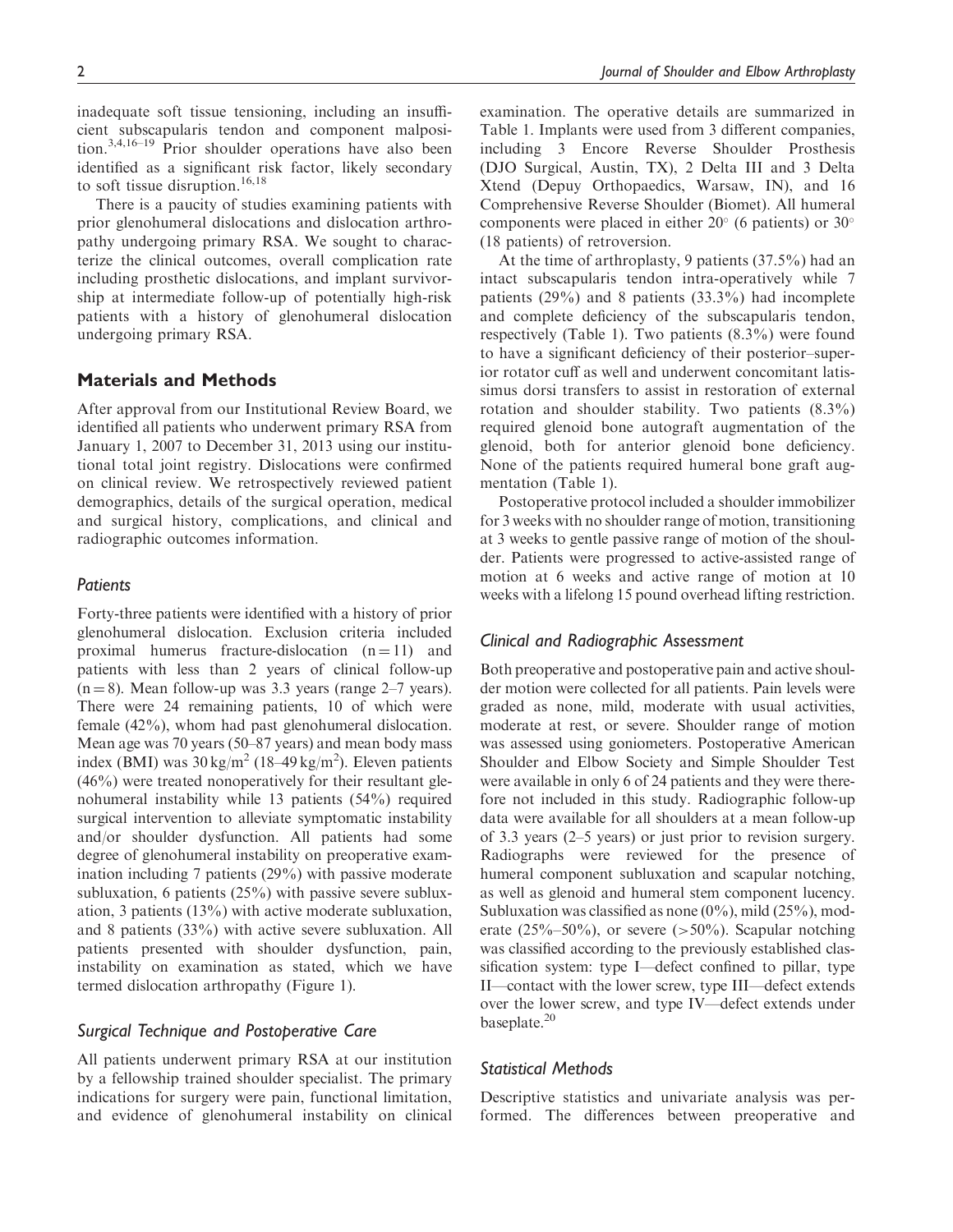

Figure 1. Fifty-six years female with history of recurrent dislocations status post laterjet procedure presented (a) with active subluxation, pain, and limited ROM. Preoperative radiographs (a) and CT scan (b) showed anterior escape and arthropathy. Intraoperative assessment showed subscapularis deficiency. Elevation improved to 150°, ER to 50° after primary reverse shoulder arthroplasty. Radiograph at 2 years postoperative show well fixed components in good position (c).

Table 1. Operative Details, Number (percent).

| Humeral retroversion            | $27^\circ$ |
|---------------------------------|------------|
| $20^{\circ}$                    | 6(25%)     |
| $30^\circ$                      | 18 (75%)   |
| Cemented humeral components     | 9(37.5%)   |
| Subscapularis                   |            |
| Intact                          | 9(37.5%)   |
| Incomplete deficiency           | 7 (29%)    |
| Complete deficiency             | 8(33%)     |
| Humeral bone grafting           | $0(0\%)$   |
| Glenoid bone grafting           | 2(8.3%)    |
| Intraoperative glenoid fracture | (4.2%)     |

postoperative data were compared using the 2-sample T-test for continuous variables and the Fisher's exact test for categorical variables. We analyzed primary and secondary endpoints of revision surgery, dislocations, and clinical outcomes with the JMP software version 10.0 (SAS, Cary, NC, USA); a significance value was set at alpha  $< 0.05$ .

# **Results**

# Clinical Outcomes

Twenty-two patients (92%) had pain scores of ''minimal'' or ''none'' at final clinical follow-up. The average shoulder elevation significantly improved from  $48^{\circ}$  (range  $10-140$ ) preoperatively to  $120^{\circ}$  (range 70–170) postoperatively  $(P < .001)$ . Only 5 patients  $(20\%)$  were able to elevate less than 100°. Similarly, there was a significant increase in external rotation pre- and postoperatively with an average of  $13^{\circ}$  (range  $-40-70$ ) and  $48^{\circ}$  (range 20-90), respectively ( $P < .001$ ). Only 4 patients (17%) achieved external rotation of less than 30° postoperatively. The average increase in external rotation was 34°.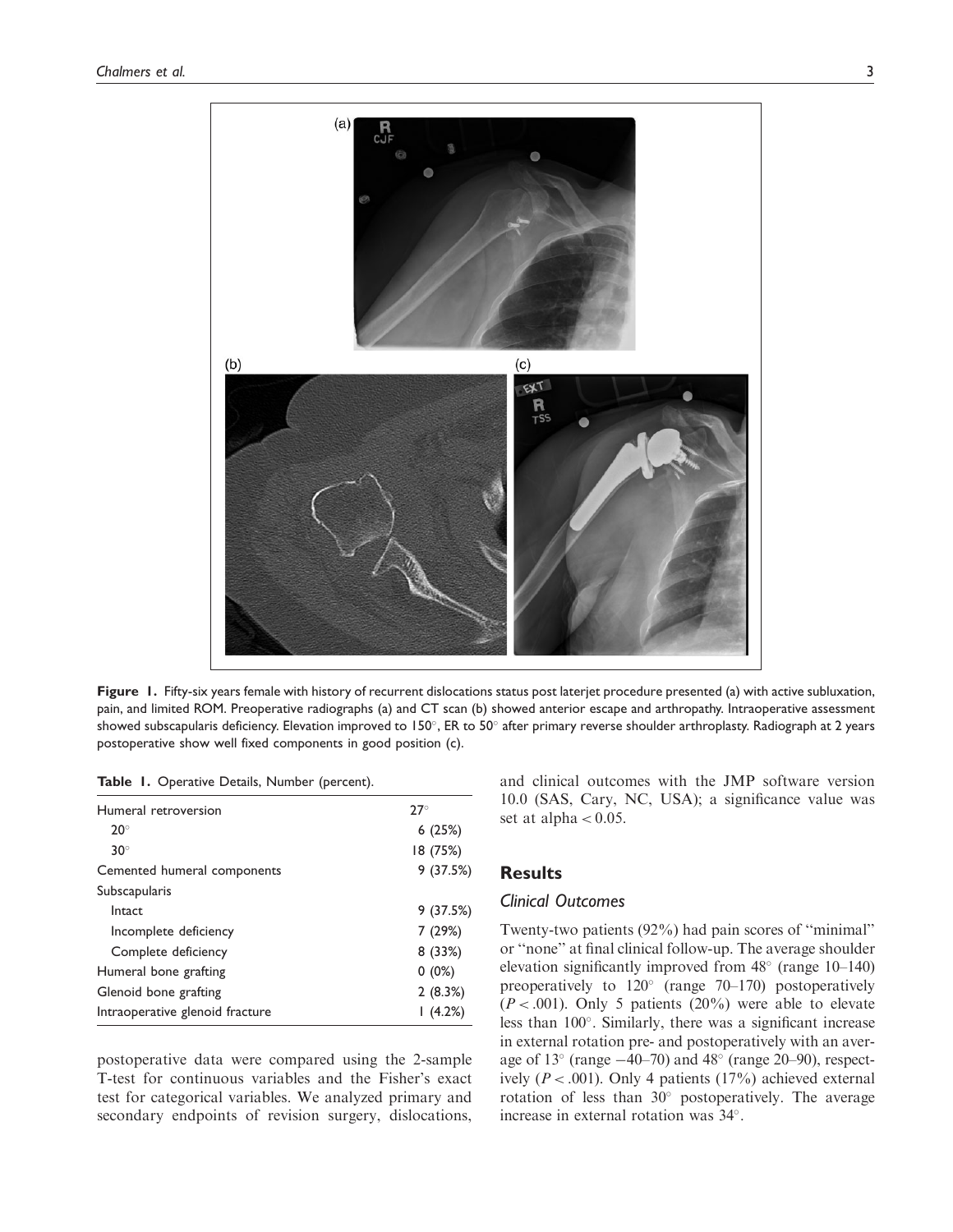None of the patients experienced a postoperative dislocation. One patient (4.2%) underwent revision to a hemiarthroplasty for glenoid loosening at 3 months postoperatively. Of note, during the primary arthroplasty, the patient had completely deficient subscapularis tendon and significant glenoid wear at the index procedure. No other patients required revision surgery. None of the patients experienced glenohumeral subluxation or instability on examination. One patient (4.2%) experienced an intraoperative glenoid fracture during glenoid component insertion. The fracture was deemed minimal and the baseplate was secured normally; the fracture healed without issue at final follow-up.

#### Radiographic Outcomes

Seventeen of the 23 patients (74%) with remaining implants had radiographic follow-up at least 2 years from surgery, at an average of 3 years (range 2–5 years). At the last follow-up, none of the patients had any evidence of glenoid or humeral loosening. Three radiographs (16%) had evidence of scapular notching of unclear significance; 2 of these were type I defects and 1 was a type II defect.

## Complete Subscapularis Deficiency

In a subgroup analysis, we compared 8 patients  $(33\%)$ with complete deficiency of the subscapularis tendon with 16 patients (67%) with at least partial subscapularis continuity (Table 2). The completely deficient group had a significantly higher number of previous shoulder operations of 2.25 (range  $0-6$ ) compared to 0.75 operations (range 0–4) in the other group ( $P = .018$ ). There was a trend for worse shoulder elevation (105 $\degree$  vs 130 $\degree$ ,  $P = .06$ ) and external rotation (41° vs 50°,  $P = .2$ ) in the completely deficient group. Both groups had minimal internal rotation. Two patients (25%) in the completely deficient group had ''moderate'' or ''severe'' pain at

Table 2. Outcomes Based on Subscapularis Integrity.

final clinical follow-up compared to 0 patients in the comparative group ( $P = .10$ ). The only revision, for glenoid component loosening, occurred in the subscapularis complete deficiency group. Two patients (12.5%) with subscapularis continuity and 1 patient  $(12.5\%)$ with complete subscapularis deficiency developed scapular notching ( $P = 1.0$ ). There was no evidence of humeral or glenoid loosening in either group.

# **Discussion**

RSA has become the primary implant utilized in patients with soft tissue or bony compromise, such as those with rotator cuff deficiencies and proximal humerus nonunions or bone deficiencies.<sup>6,12,21,22</sup> The implant utilizes a medial center of rotation to lengthen the deltoid's lever arm, providing both stability and functional motion, while utilizing its semi-constrained design to add extra stability to enable patients to have a stable arthroplasty with a functional arc of motion.<sup>6,21</sup> Therefore, it would inherently make sense to utilize this implant in patients with history of glenohumeral dislocations. As demonstrated in the current study, many of these patients have deficient soft tissue envelopes that the native shoulder and alternative shoulder implants depends on for stability. $3$  However, there remains a paucity of studies examining the outcomes of RSA in patients with prior dislocations.

Postoperative dislocation and instability after RSA typically occurs early, at an average of 3.4 weeks in one series and all occurring within 6 months in another series.<sup>16,17</sup> At a mean of 3.3 year follow-up in the current study, none of the patients experienced dislocation or glenohumeral instability and only 1 patient required revision surgery for glenoid component loosening. Further, the vast majority of patients achieved a painfree, functional range of motion postoperatively. Based on our findings in a small series of high-risk patients, a history of dislocation and glenohumeral instability is not

| Variables                           | Complete Subscapularis<br>Deficiency | Normal or Incomplete<br>Subscapularis Deficiency | P-value |
|-------------------------------------|--------------------------------------|--------------------------------------------------|---------|
| Number                              | 8                                    | 16                                               |         |
| Range of motion, degrees (range)    |                                      |                                                  |         |
| Elevation                           | $105(70 - 140)$                      | 130 (100–170)                                    | .06     |
| External rotation                   | $41(20-60)$                          | $50(30 - 70)$                                    | $\cdot$ |
| Prior shoulder procedures (range)   | $2.3(0-6)$                           | $0.75(0-4)$                                      | .018    |
| Smokers, number (percent)           | 1(13%)                               | $0(0\%)$                                         | .33     |
| Pain (mod/severe), number (percent) | 2(25%)                               | $0(0\%)$                                         | $\cdot$ |
| Revision surgery, number (percent)  | 1(13%)                               | $0(0\%)$                                         | .33     |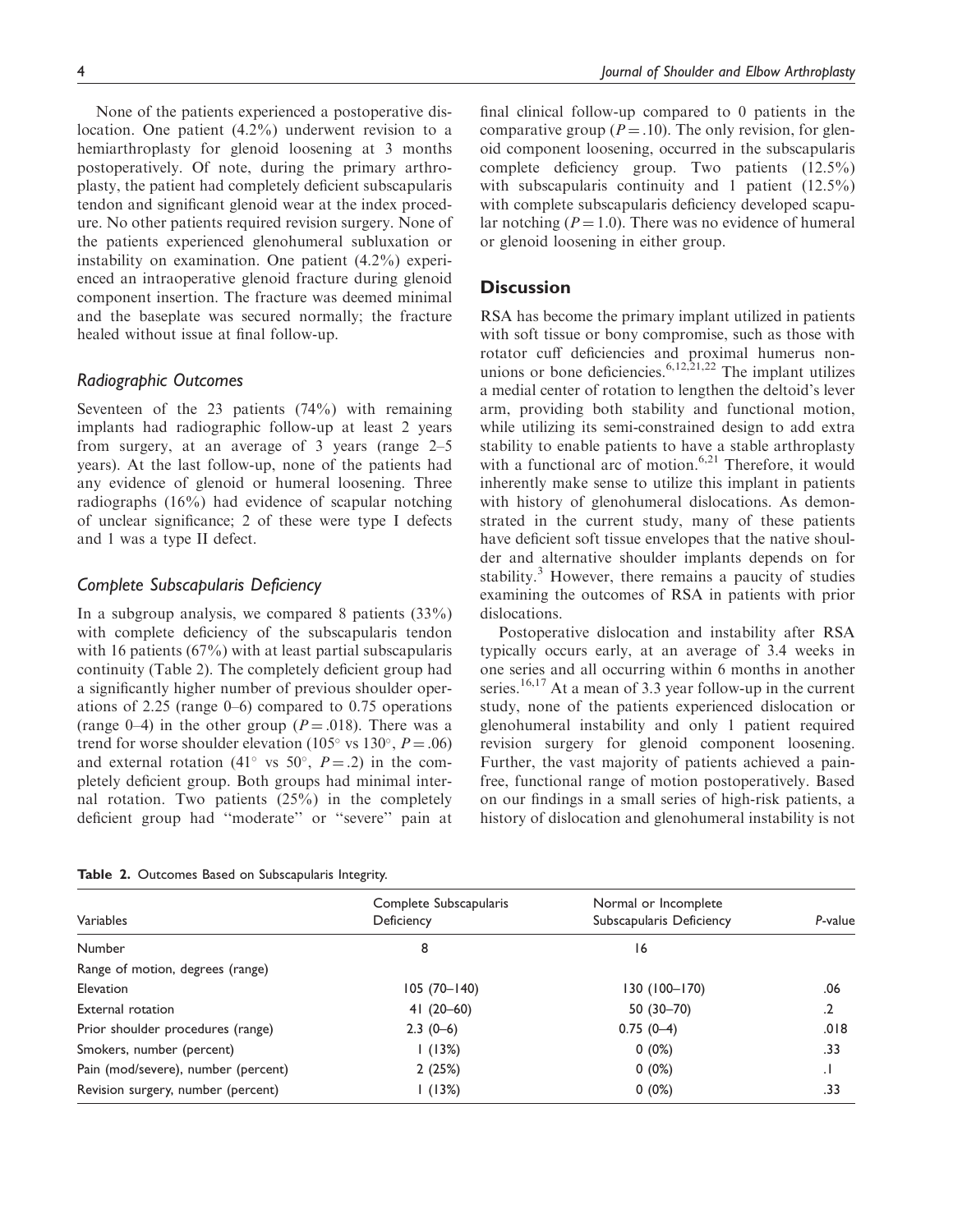a significant risk factor for revision surgery or postoperative instability. The results in this study are consistent with the findings by Raiss et al. $^{23}$  in which they reported excellent functional outcomes in 13 patients with prior anterior shoulder stabilization surgeries that developed osteoarthritis and rotator cuff deficiency treated with RSA.

A history of instability and the lack of a functional rotator cuff would make the anatomic total shoulder arthroplasty (TSA) a poor option for this patient cohort.<sup>24</sup> Deficiency of the posterosuperior rotator cuff has been shown to lead to superior migration and instability of the humeral head in TSA.<sup>22,24-26</sup> Further. Lehmann et al. $^{24}$  reported a 40% complication rate and 20% revision rate for patients with dislocation arthropathy undergoing primary TSA. Anterior and posterior instability also occurs less commonly, reported at approximately 1%, and are due to soft tissue deficiency and component malpositioning.<sup>26</sup> Therefore, in this patient cohort with inadequate soft tissues, deficient subscapularis, a history of glenohumeral dislocation, and glenohumeral subluxation on physical examination, the anatomic TSA would not be a viable option.<sup>24</sup>

Risk factors for acute dislocation after RSA include inadequate soft tissues, subscapularis deficiency, component malposition, and prior shoulder operations.<sup>3,16–19,21</sup> Based on these reported risk factors, the patient cohort presented in this paper represents a high-risk population for postoperative instability. All patients were undergoing arthroplasty for instability on examination and had a history of acute glenohumeral dislocation (Figure 1). Over half of the patients have had previous shoulder operations with one third of patients having 2 or more operations. Further, 33% of patients had complete and 29% of patients had complete or partial subscapularis deficiency, respectively. Despite these risks, the design of the reverse prosthesis and the surgical techniques allowed for good clinical and radiographic outcomes in this high-risk patient cohort.

We acknowledge that this study is a retrospective review that lacks a control or comparative group. However, given that a RSA was likely the only viable surgical option for a majority of patients included in this cohort, a prospective study or randomized controlled trial may be challenging. Further, there is an institutional bias, as all surgeries were performed at a single center. While all surgeons in this study utilize very similar indications, operative techniques, and postoperative rehabilitation protocols, there may be discrete differences in indication and soft tissue tensioning. The low number of patients included also limits this study, as does the 8 patients lost to follow-up. However, other similar reports of instability after RSA have similar numbers, demonstrating the relative rarity of shoulder instability in this patient population. While the majority of acute dislocations after RSA, the primary endpoint of this study, occur within 6 months of the index operation, longer follow-up periods may have yielded different clinical or radiographic results.

This study shows that a history of glenohumeral dislocation, glenohumeral subluxation on examination, and inadequate soft tissues is not a contraindication to RSA and minimally impacts clinical outcomes. These patients can achieve excellent early clinical and radiographic results with appropriate intraoperative soft tissue tensioning, component selection and positioning, and conservative postoperative protocols. Complete subscapularis deficiency, however, may be a risk factor for poorer clinical outcomes.

#### Declaration of Conflicting Interests

The author(s) declared the following potential conflicts of interest with respect to the research, authorship, and/or publication of this article: Dr. Cofield/Royalties: Smith/Nephew, DJO; Dr. Sperling/Royalties: Biomet; Dr. Sanchez-Sotelo/Royalties: Stryker; other authors declared no potential conflicts of interest with respect to the research, authorship, and/or publication of this article.

## Funding

The author(s) received no financial support for the research, authorship, and/or publication of this article.

#### **References**

- 1. Jain NB, Yamaguchi K. The contribution of reverse shoulder arthroplasty to utilization of primary shoulder arthroplasty. J Shoulder Elbow Surg 2014;23(12): 1905–1912. doi:10.1016/j.jse.2014.06.055.
- 2. Schairer WW, Nwachukwu BU, Lyman S, Craig EV, Gulotta LV. National utilization of reverse total shoulder arthroplasty in the United States. J Shoulder Elbow Surg 2015;24(1): 91–97. doi:10.1016/j.jse.2014.08.026.
- 3. Berliner JL, Regalado-Magdos A, Ma CB, Feeley BT. Biomechanics of reverse total shoulder arthroplasty. J Shoulder Elbow Surg 2015;24(1): 150–160. doi:10.1016/ j.jse.2014.08.003.
- 4. Boileau P, Watkinson DJ, Hatzidakis AM, Balg F. Grammont reverse prosthesis: design, rationale, and biomechanics. J Shoulder Elbow Surg 2005;14(1): 147-161. doi:10.1016/j.jse.2004.10.006.
- 5. Flatow EL, Harrison AK. A history of reverse total shoulder arthroplasty. Clin Orthop Relat Res 2011;469(9): 2432–2439. doi:10.1007/s11999-010-1733-6.
- 6. Cuff D, Pupello D, Virani N, Levy J, Frankle M. Reverse shoulder arthroplasty for the treatment of rotator cuff deficiency. J Bone Joint Surg Am 2008;90(6): 1244–1251. doi:10.2106/JBJS.G.00775.
- 7. Young SW, Zhu M, Walker CG, Poon PC. Comparison of functional outcomes of reverse shoulder arthroplasty with those of hemiarthroplasty in the treatment of cuff-tear arthropathy. J Bone Joint Surg Am 2013;95(10): 910–915. doi:10.2106/JBJS.L.00302.